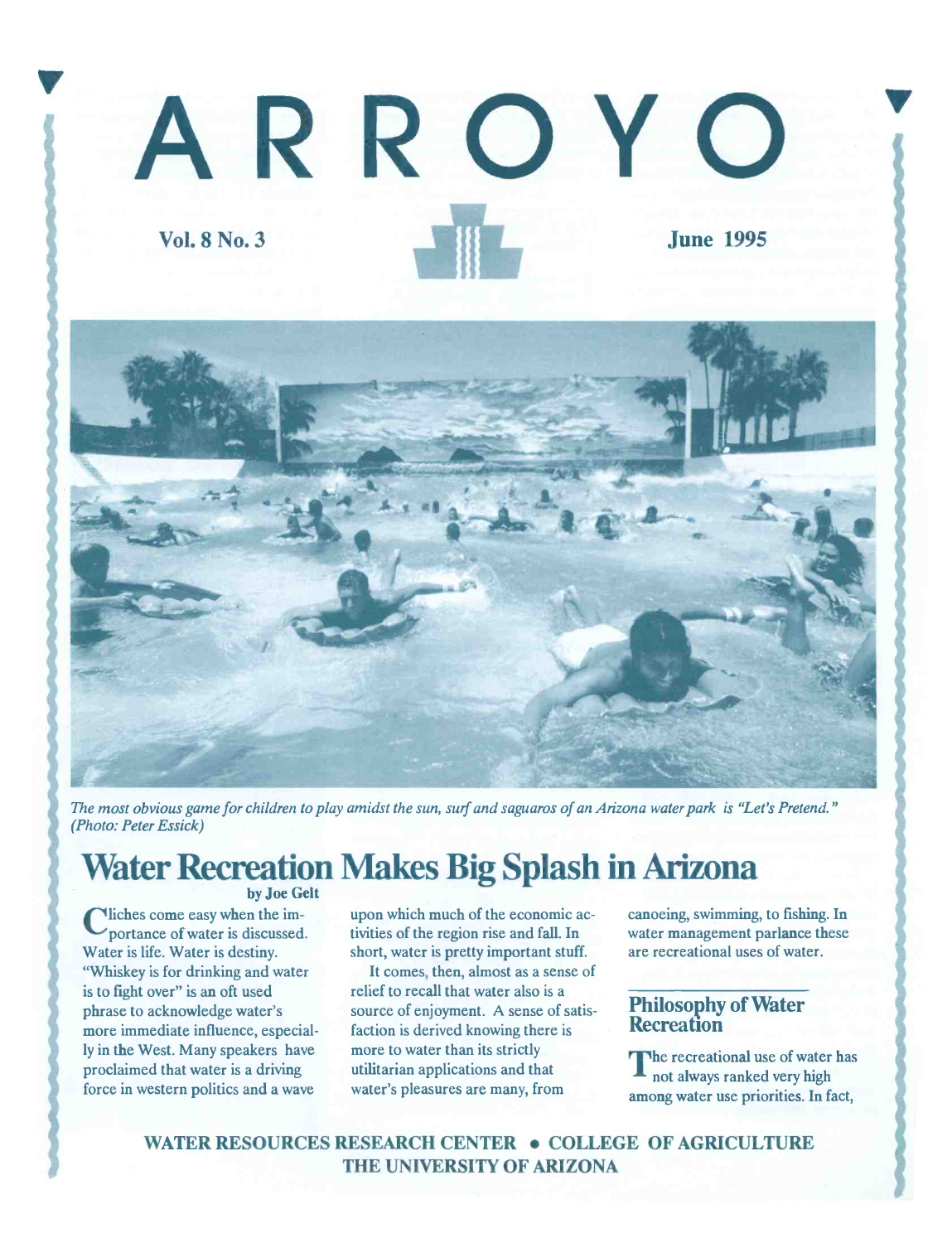recreational activities generally are a by-product of other types of water use. A dam is built to control flooding or generate power, and the resulting lake then is available for recreation. Further, recreation has been considered a secondary water use partly because it is mostly nonconsumptive, and consumption traditionally defined legitimacy of water uses in the West. Also, the benefits of water recreation are not always readily apparent, nor easily measured.

Recreation, however, is not a lesser activity because its rewards and benefits are generally intangible. Someone who spends time and resources washing a car has the tangible benefit of a clean car to drive. In contrast, a day of sailing provides nothing in hand, but, instead, offers refreshing experiences and pleasant memories. This, however, is the purpose of recreation: to recreate or to renew.

Recreation with water offers special rewards, different than, say, what is achieved playing tennis. Tennis is played on a clay court; water recreation by definition occurs on, in, or by water, an element with emotional, aesthetic, even spiritual appeal. Water recreation lets people feel the aesthetic and therapeutic value of water. They may even discover water as a close-at-hand alien environment, a world apart from the solid objects of every-day life. Water recreation offers indulgence, even immersion, in the power and mystery of water.

Lest the above seem high-falutin' or lofty it also bears mentioning that another special appeal of water is that it is fun. In fact, of all the defining qualities of water, one that is oft overlooked despite being obvious, is that water is indeed enjoyable. For most of us, whether hydrologist, government official or researcher, our earliest experiences with water taught us that water is fun. We might have learned this simple fact of life from swimming and boating or from playing in the rain and jumping in puddles. Water recreation continues this early water play. in this sense water recreation is one of the most primary of water uses.

#### Water Recreation in Arizona

The popular image of Arizona as an arid state of canyons, desert and mountains does not preclude the welcomed presence of rivers, streams and lakes. In fact, the visual and emotional appeal of water increases when occurring within the natural features of a desert setting. Water appears more inviting. Despite a limited surface water area – one third of one percent of Arizona's surface is covered by lakes, rivers and streams - many popular and attractive water recreation sites exist within the state, and they attract many visitors.

Visitors seeking the solace and pleasures of water in Arizona have varied options, from large lakes along the Colorado River to small streams flowing in mountains and canyons. Visitors may seek out rivers and streams for fishing, bird watching, canoeing, rafting, tubing, and hiking. Bathers and hikers especially are attracted to the scenic beauty of Oak Creek, the San Pedro River and Aravaipa Canyon. Others challenged by rafting, tubing and canoeing take on portions of the Salt or Verde rivers. Backpackers have access to remote streams like the West Clear Creek and the Blue River.

Water has a special appeal if occurring in a natural setting; i.e., freeflowing amidst scenic splendor, with little, if any, apparent human interference. To a visitor, a river gliding between steep canyon walls or a stream flowing among tall ponderosa pines conveys the impression of untrammeled nature. (Visitors may be blissfully unaware that portions of such flowing water may be diverted

upriver or be carrying pollutants from urban development or agricultural activities.)

Some people consider the large lakes formed by dams along the Colorado River to be Arizona's most spectacular water feature. Attractions such as Lake Mead, Lake Powell, and Lake Havasu draw more than half of the 25 million tourists who visit Arizona annually. These lakes are, in fact, reservoirs devoted to multiple uses. Dam operations must accommodate flood control, water supply and power generation, as well as recreation.

Along with the above super reservoirs, Arizona has many other artificial lakes formed by damming smaller rivers and streams. In fact, most of the 120 Arizona lakes listed in the guidebook, Recreational Lakes of Arizona, as "routinely usable for recreational purposes" are lakes formed by dams. They range in size from 17,315-acre Roosevelt Lake to 25-acre Seneca Lake. Big or small, however, these lakes offer opportunities for some form of water recreation.

Arroyo is published quarterly by the Water Resources Research Center, College of Agriculture, 350 N. Campbell Avenue, University of Arizona, Tucson, Arizona 85721; 520-792-9591. Each issue of Arroyo focuses on a water topic of current interest to Arizona. A list of past Arroyo topics is available upon request, and back issues can be obtained. Both list and past copies can be accessed via the World-Wide Web (http://ag.arizona.edu/AZWATER/). Subscriptions are free, and multiple copies are available for educational purposes. The editor invites comments and suggestions.

Water Resources Research Center Director, Hanna J. Cortner Editor, Joe Gelt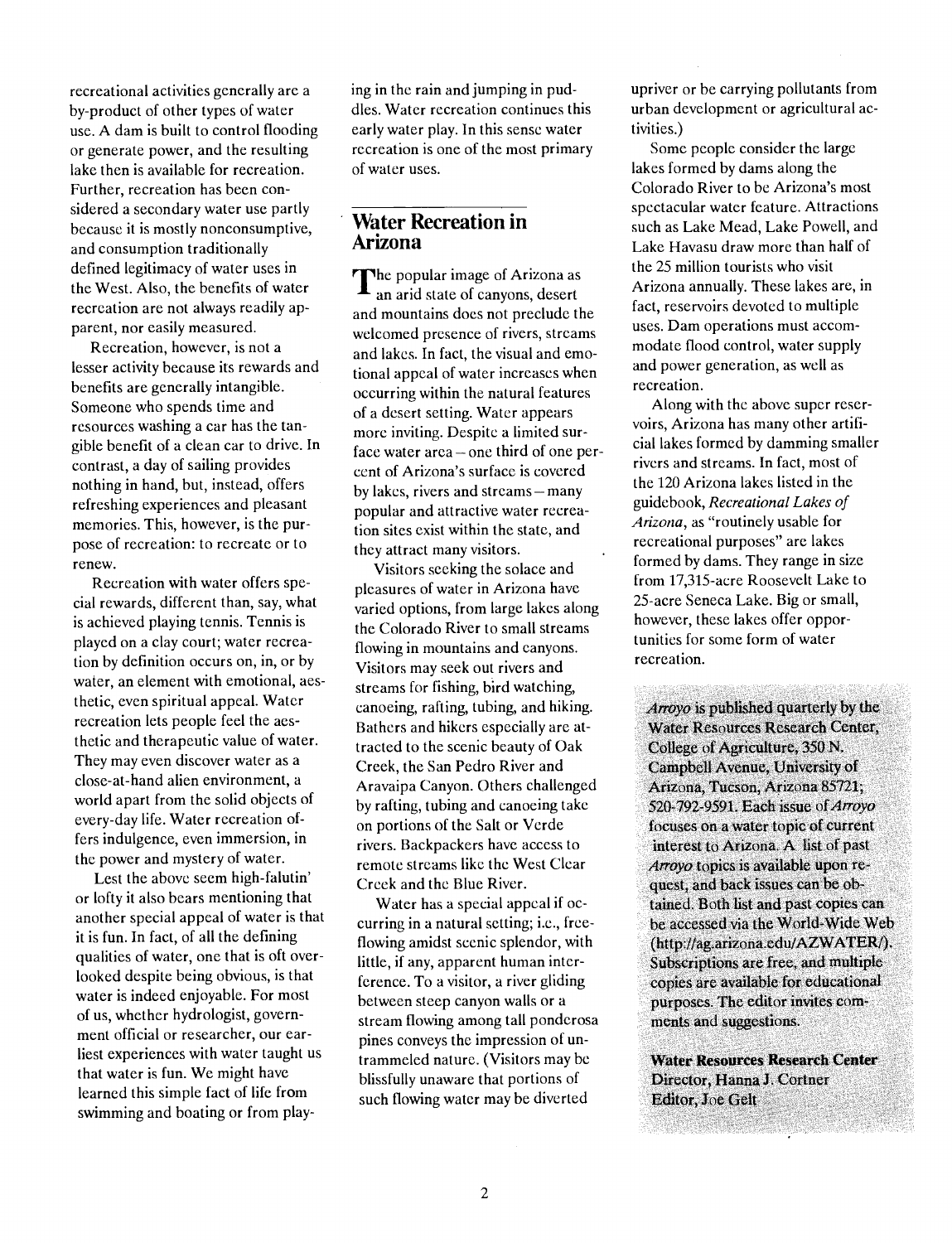Constructed facilities, such as swimming pools and water parks make up a final category of recreational water sites. With up to a quarter million backyard pools within the state, many Arizonans merely step into their backyards to enjoy water recreation. Numerous water parks also operate within the state. Such facilities are totally dedicated to recreation, with any appreciation for the natural or aesthetic qualities of water purely incidental.

A majority of Arizona residents take advantage of the state's water recreation opportunities. Two out of three Arizonans visit water recreation sites at least once a year. The state's population includes about 150,000 boat owners, 325,000 anglers, and countless swimmers, water skiers and windsurfers.

When water is used for recreation, a specific set of issues and concerns are raised, just as when water is applied to agricultural, urban or industrial purposes. Issues related to water recreation include water quality, multiple-use, and water conservation.

#### Water Quality

For whatever reasons - psychological, aesthetic, spiritual or merely because of its shimmer and sparkle  $$ water attracts people. As a result, people gather in large numbers to enjoy the recreational possibilities of water. Unfortunately, the visitors often end up disturbing those conditions that attracted them to the lake, stream or river in the first place. Litter is left behind. Variousimpurities enter the water, and water quality declines. The water then seems to have less shimmer and sparkle.

Oak Creek, especially its 13-mile stretch through Oak Creek Canyon, provides a good example of excessive recreational use affecting the water quality of a perennial stream. Occurrences at Oak Creek attract special attention because of the stream's popularity and high visibility. Located in an extremely beautiful area, Oak Creek attracts visitors from all over the world. Further, Oak Creek was the first Arizona river to be designated as a Unique Water.



Petroglyph, Canyon de Chelly, Arizona

The stream's outstanding characteristics do not go unappreciated. Located not far from Flagstaff and the Phoenix metropolitan area, and readily accessible by motor vehicle, Oak Creek attracts many visitors. In 1994, an estimated 2.3 million vehicles traveled through upper Oak Creek Canyon, with an average of three people per vehicle. This represents about seven million people per year travelling the canyon.

Various recreational activities occur along Oak Creek. Camping is available. Swimmers and waders enjoy the cold, flowing water at numerous points along the water course. Fishermen try their luck from the edge of the stream or wade within the waters. Hikers travel the water course, some accompanied by their dogs. Picnickers seek secluded spots along the creek. Other visitors paint or photograph creek and canyon scenes. Eco-tours bring visitors to attractive and interesting sites.

The above list conveys an image of healthy and hearty outdoor activities being pursued. Yet such activities often take a toll on natural settings. Visitors leave behind trash and litter, from glass and plastics to perishable

food stuffs and garbage. Parents sometimes change their infant's diapers along the creek, washing the baby in the stream and sometimes leaving the soiled diaper in the area. Some visitors urinate in the stream. Signs of human and pet feces are evident in many areas along the creek.

Even careful visitors intent merely to enjoy the natural amenities of the creek can adversely affect water quality. Popular water recreational activities such as swimming, diving or wading can raise turbidity levels by disturbing streambed sentiments. Increased turbidity displaces oxygen and sunlight, reducing photosynthesis, thus affecting the growth of certain algae on which fish feed.

An expanding number of visitors to Oak Creek means more motor vehicles on area roads and lots, to various effect. For example, preliminary research results correlate the increased number of motorists with higher levels of zinc and lead found in the water. This is attributed to automotive exhaust and the sale of leaded gas in Arizona.

The increasing number of motor vehicles fill area parking lots. Vehicles then leave behind fluids on these paved surface. As a result, runoff from various parking areas includes hydraulic fluids, coolant, break fluid, oil and gas. These chemicals then wash into Oak Creek. In some areas, the runoff first filters through a wash, ladening the sand with petroleum hydrocarbons and turning it black.

Homeowners in the area have reported to the Arizona Department of Environmental Quality that RV drivers have stopped at grade crossings to dump toilet and graywater waste. Much of this waste eventually enters the creek.

ADEQ received 319 National Monitoring Program (NMP) funding to help cope with the situation. The Oak Creek Canyon 319 NMP project focuses on a 13-mile stretch of the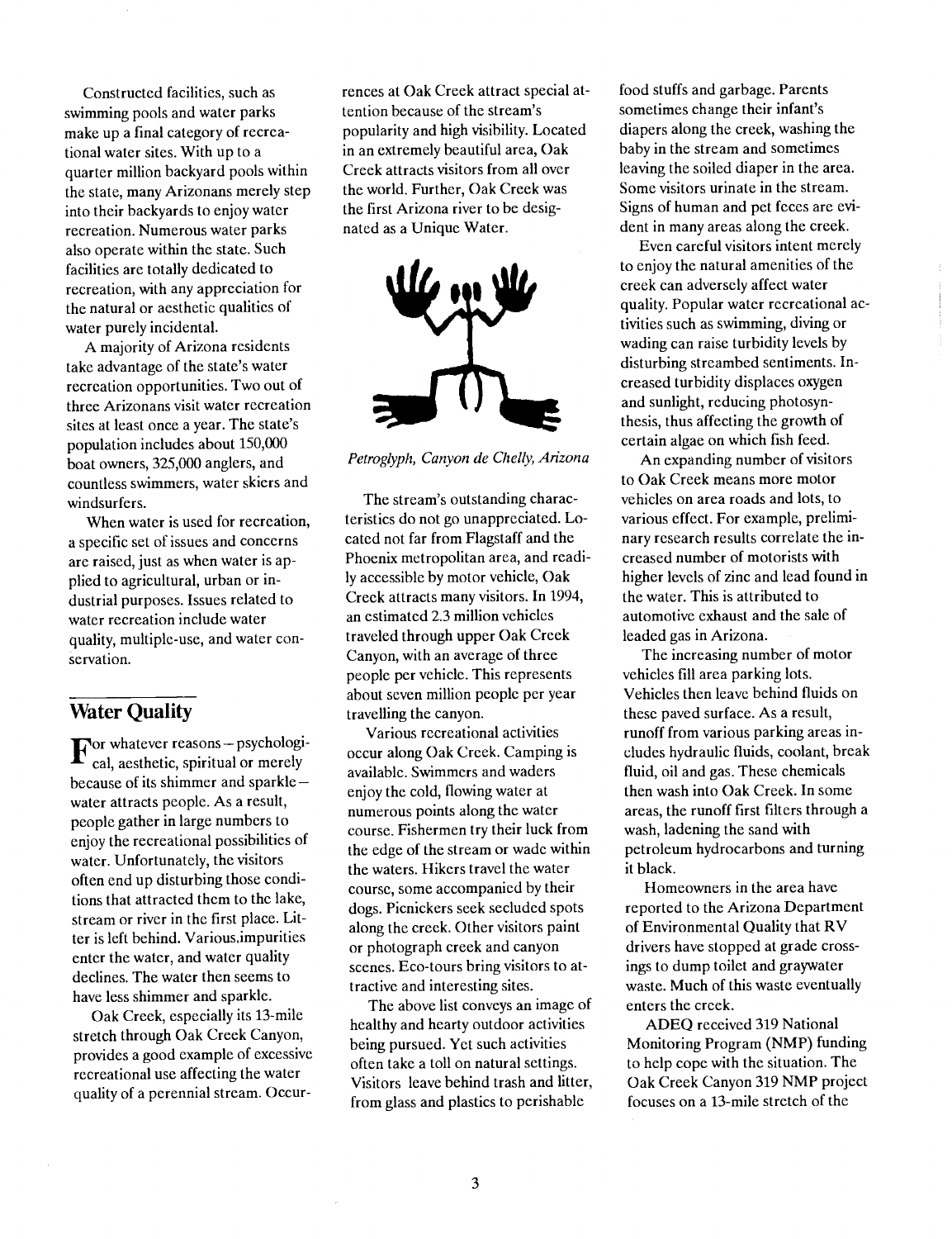creek, extending from the city of Sedona north to the Mogollon Rim. Recreation is the major land use of the canyon area, with the U.S. Forest Service and Arizona State Parks having developed campgrounds, parking lots, picnic areas, and scenic views along Highway 89A.

The Oak Creek Canyon 319 NMP project is to implement integrated best management practice systems at three locations: Slide Rock State Park, Pine Flats Campground, and Slide Rock parking lot. The project also is to document the effectiveness of the Best Management Practices (BMP). The project is beginning its second year of a scheduled sevenyear operation that will end in 2001.

Used by more than 350,000 swimmers annually, Slide Rock State Park waters are characterized by large seasonal fecal coliform loads. Runoff from Pine Flats Campground, with approximately 10,000 campers each season, delivers fecal coliform and excess nutrients to Oak Creek. BMPs to be implemented at these two facilities include enhancing rest room facilities, controlling litter more effectively, and promoting visitor compliance with park and campground regulations on facility use, littering, and waste disposal.

The Slide Rock parking lot is the third location to benefit from the 319 NMP project. The Slide Rock State Park parking lot accommodates over 90,000 vehicles each season. The many vehicles that use the parking lot are a source of nonpoint source pollution that drains into Oak Creek. BMPs to be implemented at this site include periodic cleaning and promotion of an aerobic environment in the detention basin - with retrofitting, if  $n$ ecessary – and regular sweeping of the area.

A much different kind of water recreational site than Oak Creek, the large lakes or reservoirs created by dams along the Colorado River also have water quality concerns. Situated along the Arizona-Nevada border, the Lake Mead Recreational Area is one of the most popular Colorado River recreational sites. The area also includes Lake Mohave.

The source of much of the water quality problems in the recreational area is the great number of visitors, The area attracts in excess of 9 million visitors per year, with growth projected at 3 to 4 percent annually. The Lake Mead Recreational Area is within a five-hour drive from Los Angeles. Phoenix and Las Vegas are even closer.

Motor boating and jet skiing are popular activities on the lakes and are a potential source of pollution. Gas spillage, the leakage of motor oil and even the discarding of batteries can contribute to water quality problems.

The National Park Service conducted a study of the area to establish a carrying capacity for the two lakes. The water quality component of the study focused on 48 sites, 24 on each lake, and tested for general indicator bacteria between May 1993 and September of the following year. The areas chosen for testing were areas of high recreational use, such as beaches. Eight background sites, four on each lake, also were tested for comparison. These were nonrecreational areas, with generally pristine conditions.

Also of concern to officials were water quality conditions at marinas where houseboats dock for long periods of time and where other water craft are moored. The analysis is not yet complete, but some findings are evident.

As might be expected, a spike in indicator organisms was recorded in popular recreation areas that attract many visitors; e.g., in coves or along beach areas. If houseboats are parked in the area, they contribute to the problem. Houseboats often discharge gray water, from sinks and showers, along with food wastes. These activities are of special concern at

marinas where houseboats reside as long-term occupants.

Follow-up studies will occur this summer, with additional sampling at sites that showed high coliform counts during the previous phase of the study. Sampling is scheduled at three different marinas - two in Nevada and one in Arizona-to test for graywater constituents. Plans call for the testing to be done when occupants are at the marinas, possibly during weekends, to determine if there is a measurable impact from the discharge of graywater.

The NPS study is to come up with various management options. Expectations are that such options will rely heavily on public education efforts. Enforcement of rules is difficult over the vast area of the reservoirs and the many miles of shoreline. In general, the educational effort would appeal to boaters and concessionaires to follow sound environmental principles in all their activities and pursuits.

#### Multiple-use

 $\mathbf W$ ater supplies are limited in Arizona, and demands and uses for that water are sufficiently varied that competition inevitably arises. To manage competition and avoid conflict a strategy of multiple-use is applied. In effect, multiple-use means a water project is managed for various purposes or activities.

For example, a dam constructed to control flooding can also generate hydroelectric power, with fishing, boating and swimming enjoyed in the reservoir behind the dam. Or water rights to a river or stream can be granted for both agricultural and recreational purposes. The idea is to get the most use out of a limited resource, in this case water.

A case in point is Lake Powell. Lake Powell is formed by Glen Canyon Dam, the most recent of the Colorado River dams, and one of a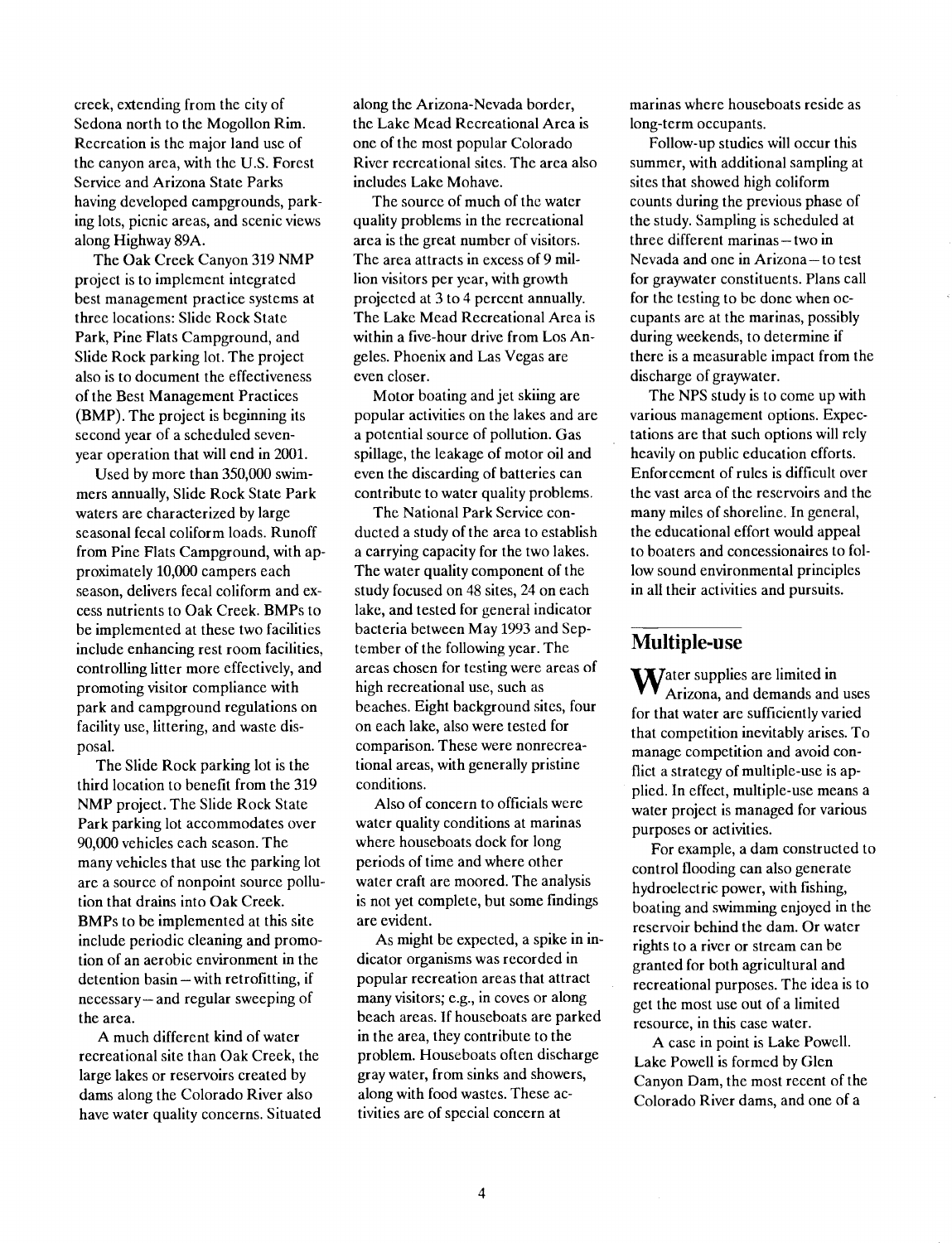series of large lakes or reservoirs along the Colorado River. Other Colorado River reservoirs include Lakes Powell, Mead, Mohave, and Havasu.

Along with authorizing the construction of the Glen Canyon Dam, the 1956 Colorado River Storage Project Act also set priorities for its operation. First and foremost, the dam is to regulate water deliveries between the upper and lower Colorado River basin states. Flood control, water storage, environmental and recreational concerns and power generation are noted as incidental objectives. The Colorado River Basin Act of 1968 reaffirmed these priorities.

Complications soon beset Colorado River dam managers with the passage of later legislation affecting dam operations. The 1969 National Environmental Policy Act and the 1973 Endangered Species Act, in large part, provided the impetus for managers to more fully consider the environmental effects of dam operations on downstream riverine ecosystems. Such legislative mandates have not been to the liking of some water and power interests who would prefer operating dams to maximize water storage and delivery and power generation.

But complexity of dam management and lake use was inevitable, as various organizations and agencies had roles in running the facility. A multiple-agency effort was needed to ensure multiple-use objectives. That some of these agencies and organizations worked at cross purposes to each other further complicated dam management.

Following is a partial list of involved agencies and their mandates: the U.S. Bureau of Reclamation delivers water; the U.S. Department of Energy's Western Area Power Administration markets and sells hydropower; the Colorado River Electrical Distributors Association

promotes maximum availability of inexpensive power; the National Park Service preserves natural values and provides public access to natural areas; the U.S. Fish and Wildlife Service protects migratory and endangered species; and the Arizona Game and Fish is interested in native wildlife and sport-fishery.



Fetroglyph, Canyon de Chelly, Arizona

Along with above agencies and organizations, varied other interests seek to influence river management to their advantage. These interests include electric power districts, irrigation districts, water conservation districts, fishing enthusiasts, river runners, and environmentalists.

A distinction needs to be made between recreational activities occurring in the reservoir behind the dam and those occurring downriver below the dam. Reservoir or flatwater recreation activities include swimming, fishing, boating, water skiing and windsurfing. As long as the water level of the lake remains essentially unchanged, these recreational activities go on undisturbed. It is the downriver recreational interest, specifically the white water rafters and river guides, who are most affected by daily fluctuations in Glen Canyon Dam discharges.

 $Ideally - and according to multi$ ple-use philosophy-the dam would be managed to balance various interests, to ensure some benefits to all. It, however, has not always worked out this way. Some critics complain that water and power interests within the

Departments of Interior and Energy have gained undue influence in managing the dam, to the neglect of other interests. River runners especially are critical, saying the dam is operated to their disadvantage.

The operation of the dam caused environmental impacts, with some adversely affecting recreational activities. For example, the managed flow of the river eroded sand deposits in Glen Canyon and Grand Canyon causing damage to camping beaches and riparian zones. Some feared these areas would disappear completely. Cold water released by the dam threatened endangered fish. Trout, on the other hand, did well in the cold water, but fluctuating dam releases affected their food supply. Fluctuations at times deprived adult fish of food and also appeared to limit their natural reproduction at Glen Canyon. The public took note.

In response to public concern, the Secretary of the Interior ordered in 1989 that an Environmental Impact Statement be prepared analyzing options for managing Glen Canyon Dam. In 1991, Glen Canyon Dam power operations were modified to reduce possible environmental effects while the EIS was in progress. In 1992, Congress passed the Grand Canyon Protection Act to ensure that the dam is operated to maintain the values that inspired the creation of the Grand Canyon National Park and Glen Canyon National Recreation Area. Managing multiple-uses requires much fine tuning.

The final EIS issued in March recommended increasing the maximum permissible flow from the Glen Canyon Dam as well as the rate at which the dam releases may be increased. Although BuRec officials claimed the new releases responded to environmental and recreational concerns, objections were raised that the increase is excessive and will harm vegetation and wildlife and further erode beaches.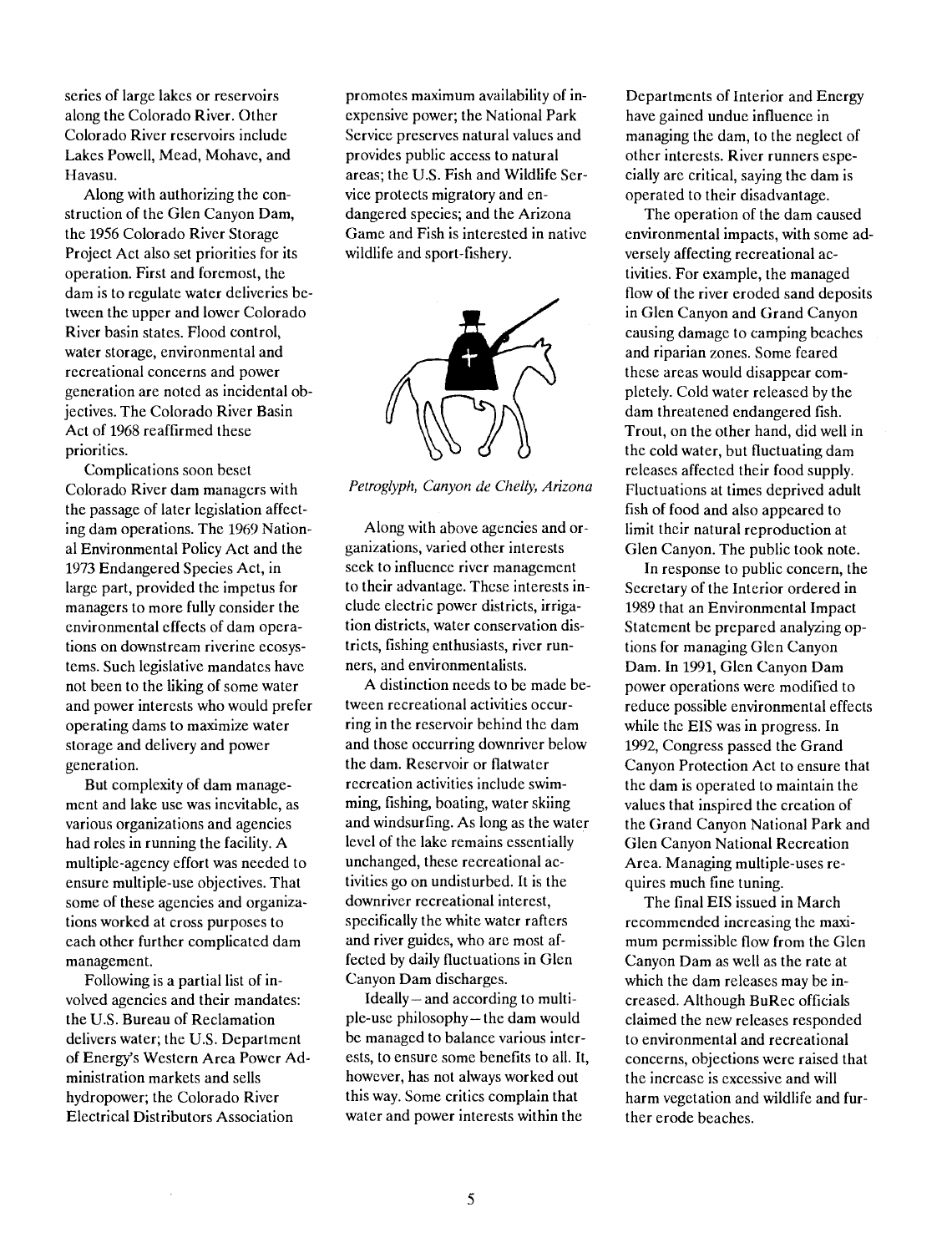Concern was further raised when the U.S. Bureau of Reclamation postponed a Colorado River flood scheduled to occur this spring. The flood, which a biologist said was "to clean out the system," would have been created by high-volume releases from Glen Canyon Dam.

BuRec halted the flood saying it required more time to study the "effects of the beach habitat-building." The postponement dismayed environmentalists and river raft guides leading some to speculate whether BuRec is paying too much heed to the advice of the water and power industry.

Occurrences at Glen Canyon demonstrate some of the problems of applying a multiple-use strategy at a large water resource facility. The potential for multiple uses is promising, but, in practice, one or several uses may be emphasized, or perceived to be emphasized, at the expense of others, with multiple conflicts resulting.

The multiple use issue also arises when managing Arizona rivers and streams. Again, the background to the issue is limited water resources to serve varied demands. Rivers, streams, and wetlands occupy one half of one percent of the state. Agricultural, municipal and other interests often have rights to much of this surface water. Other interests are increasingly seeking to establish surface water rights for environmental, aesthetic and recreational purposes.

At issue is maintaining instream flow in a segment of a river or stream; i.e., perennial flow in a natural water course at some minimal level, with possible seasonal variations. Instream flow is essential for some water-based recreational activities, such as fishing, birdwatching and an aesthetic appreciation of moving, flowing water.

Often consumptive uses, however, deplete rivers and streams, to the disadvantage of instream activities. Arizona law has encouraged this situation. Rights to Arizona's surface

water is determined by the prior appropriation doctrine, summarized as "first in time, first in right." In other words, those using the water first gain priority or senior rights, as long as they are using the water "beneficially." Historically, using water beneficially has meant diverting the water from the streambed and putting it to consumptive use; to wit, domestic, municipal, irrigation, stock watering, water power, and mining uses.

Instream flow advocates challenged the traditional interpretation of the prior appropriations doctrine in efforts to qualify instream flow as a beneficial use. They have garnered some success. In 1979 the Arizona Department of Water Resources for the first time approved a permit system for instream flow rights, in response to applications submitted by the Arizona Nature Conservancy. Since that time, seven instream flow permits have been issued.

Acknowledgment of instream flow rights represents growing acceptance that water used for recreational and environmental purposes provides important benefits. Water set aside for wildlife, fish, recreation and aesthetics is a worthy use of water, to be considered along with water serving municipal, agricultural and industrial purposes.

#### Water Conservation

 $\mathbf{W}_{\text{of life affecting all activities in}}^{\text{after is scarce in the desert, a fact}}$ the region, whether pursued for profit, comfort or recreation. Whether an activity is appropriate for the desert depends upon water use, the more water needed for an activity, the less suitable it is for the desert. Xeriscape, the conservation of water through creative landscaping, makes desert sense. On the other hand, water recreation in the desert, seemingly a contradiction in terms, raises water conservation questions.

Water recreation activities vary in their desert appropriateness, from fishing, hiking and river running, which are basically non-consumptive water uses, to visiting the Breakers water park in Tucson, a large constructed water facility, that boasts "the worlds largest wave-action pool," with 1.3 million gallons of water and four-foot waves.

People engaged in the most popular water recreation activities do not use much water. Tubing, fishing, canoeing, and hiking arc not likely to violate any water conservation principles. In fact, a case can be made that, by encouraging an appreciation and respect of water, such activities promote an ethic of careful water use.

Other water recreation activities, although not wasteful of water, seem very incongruous in a desert setting. Mention Arizona water skiing or houseboating and you often invite guffaws or derisive comments. And although a case can be made that constructing the large artificial lakes or reservoirs used for water skiing and houseboating violates a desert ethic, the recreational activities themselves do not consume water.

The real test of whether a recreational activity is a water waster is whether it requires a water-using facility dedicated specifically to its use. Backyard swimming pools and water parks are such facilities. Water devoted to such uses is water unavailable for other purposes. The issue thus is raised whether water used in pools and water parks represents wise water use in the desert.

Admittedly views differ about whether such facilities represent extravagant desert water use. Some people believe pools are an amenity to be enjoyed even—or especially—in the desert since they provide an oasis of relief amidst desert sun and heat. Other critics draw the line at individual, backyard pools, not begrudging municipal pools serving community members.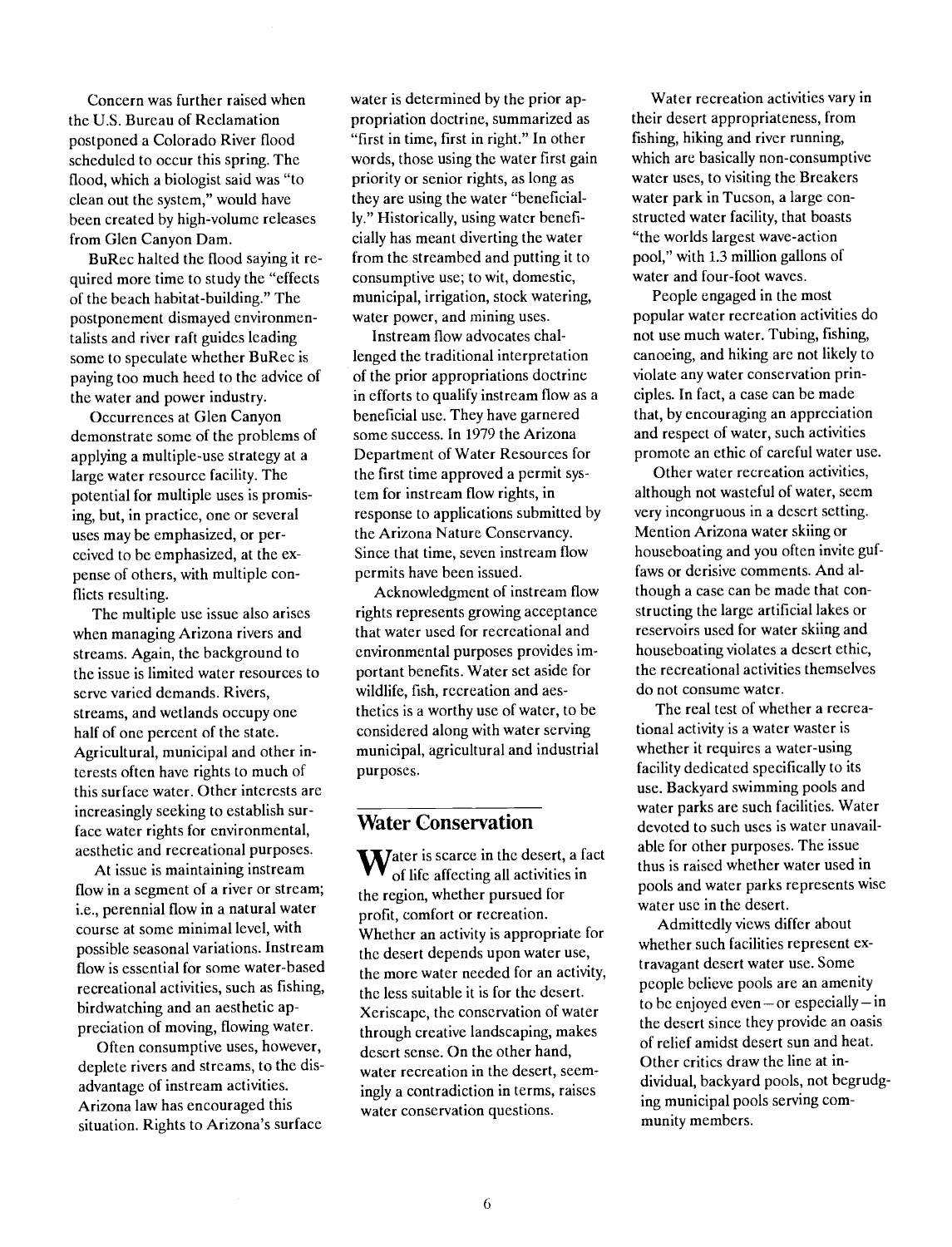Estimates of the number of backyard pools in the state vary, from 190,000 to 250,000. This represents the use of a vast amount of water. Step one in determining a water use strategy for swimming pools is to calculate water consumption for the operation and use of pools. This is a complicated computation.

This calculation requires that different variables be considered. One variable to consider is whether pool users are children or adults. Children tend to be active pool users, splashing about and jumping in and out of the water. This playfulness causes water to splash out of the pooi.

Variables that affect evaporation also need to be considered, such as pool size. The geographical location of a pool also must be evaluated since evaporation rates vary throughout the state. For example, the evaporation rate is higher in Phoenix than Tucson. Also, less evaporation occurs in pools sheltered from the wind. The varied rainfall throughout the state also must be considered, since rain refills pools.

As part of the Tucson AMA Second Management Plan, Gary Woodard and Todd Rasmussen, of the University of Arizona, studied annual water use of a 400-square foot domestic swimming pool. They determined that 16,291 gallons are needed annually to refill the pooi due to evaporation, even after rainfall is figured in. Another 1,430 gallons arc used annually to backflush to clean the pool filter.

Also, since a pool needs to be drained and refilled about every seven years, another 2,565 gallons was figured into the study as a pro rata figure for one year. Considering all the above factors, the researchers concluded that operation of a pool uses 20,286 gallons of water a year.

It would seem that pools consume sufficient amounts of water to warrant conservation efforts. Yet, such efforts are few. The prime strategy for reducing water consumption of pools

is the use of pool covers to decrease evaporation, used either throughout the year or during the off-season. Their use, however, is not widespread. People fault them for trapping heat during summer months, thereby increasing water temperature. Many people consider pool covers unattractive, and resent the extra effort needed to remove them before using the pool.

Another conservation strategy is to educate people to choose appropriately sized pools for their type of activity. For example, some people want a pool mainly for wading or sitting in the water. Sometimes they can be convinced that a spa serves their purposes as well, if not better, than a swimming pooi.

In the final analysis, however, swimming pools are not readily adaptable to water saving innovations. Compared to a toilet or landscape watering system, a swimming pool is a relatively simple device. Essentially it is a large hole in the ground or ditch to be filled with water. The bricks or rocks used to displace water in a toilet tank would be unsightly, and maybe dangerous, at the bottom of a pool. Surface-evaporation is decreased by limiting surface exposure, but a pool is a joy to use because it is an open water surface. A water saving strategy of very limited application to pools is harvesting rainwater for pool use.

Although possibly viewed as a multi-use swimming pool with extravagant recreational pretensions, water parks are in a class by themselves, difficult to compare with any other category of water use. Part Coney Island, part Disneyland, water parks are the three-ring circus of water sport and recreation.

A Phoenix water park invites bathers to surf, swim or ride the waves of the Waikiki Beach Wave Pool, one of the country's largest, then move on to Diamond Head for the Hurricane Falls speed slides that drop three stories. The Tornado

Twister corkscrew ride is not to be missed nor the Black Hole tube slide.

In the absence of ready access to ocean or natural lakes, streams or ponds, water parks offer an opportunity to indulge in water recreational



Petroglyph, Canyon de Chelly, Arizona

fantasies. At the same time, although easily be faulted for their excesses, even tastelessness, water parks serve a purpose even a dedicated water conservationist might acknowledge.

Careful water use in the desert is not to be faulted, but constant vigilance to an extreme water conservation ethic can turn the best intentioned citizen into a water Scrooge. Water then becomes a commodity to be saved, its use almost resented. Overlooked and neglected are the qualities of water that bring delight, joy and release  $-\omega$  qualities basic to the water recreational experience.

Water parks represent an antidote to this attitude. Water parks are a moveable, flowing feast of water, offering an opportunity to appreciate those special qualities of water best experienced when lavishly and self-indulgently enjoyed. Consider then whether the profligate use of water at desert water parks represent an unequivocal offense against water conservation principles or whether such a display offers some redeeming recreational benefits.

#### **Conclusion**

In 1976 Arizona business leaders<br>Commissioned the Hudson Institute